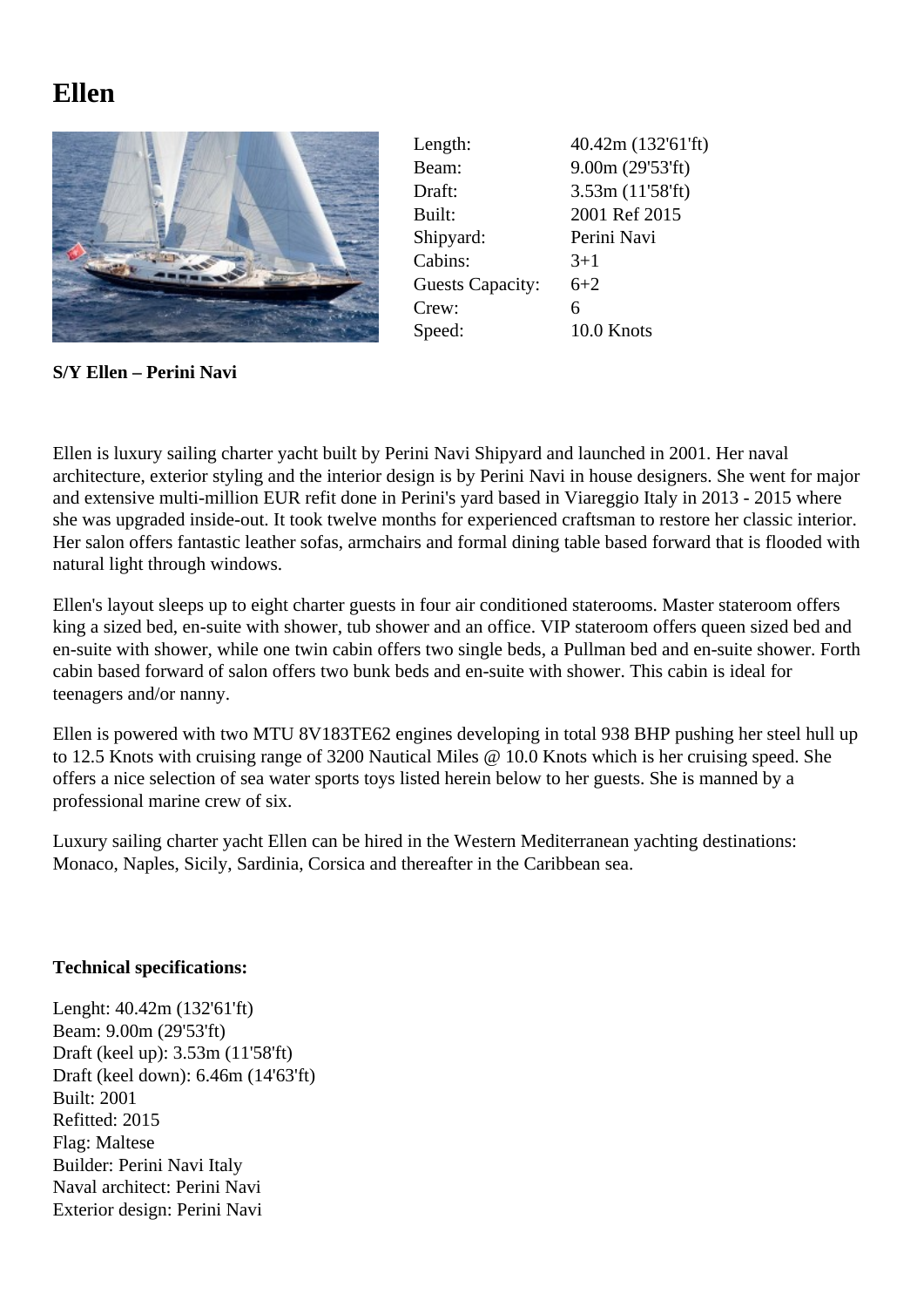Classification: ABS/MCA Hull: Steel Superstructure: Aluminum GT: 275 T Displacement: 290 T Engines: 2 x MTU 8V183TE62 - Total 938 BHP Generators: 2 x Northern Lights 66 kW Fuel consumption: 250 liters/hr Fuel capacity: 25.200 liters Water capacity: 8.600 liters + RO Water Makers Air condition: Yes Bow thruster: Yes Stern thruster: Yes Mast height: 37.0m/121'39 ft Total sails area: 812 m²/ 8740'29 ft² Sails: North Sails Max speed: 12.5 Knots (engine power) Cruising speed: 10.0 Knots Range: 3200 NM @ 10.0 Knots Cabins: 3+1 (2 x double, 2 x twin) Guests: 6+2 Crew: 6 WiFi

Tender and sea toys:

- 1 x Tender Ribex 5.40m with diesel engine
- 1 x Laser Pico sailing dinghy
- 1 x Stand up paddle board
- 1 x Wake boards
- 1 x Wind surf
- 1 x Kayak
- 1 x Doughnut
- 1 x Set of water skis

1 x Banana

1 x Anti Jelly-fish pool

Snorkeling gear

Images